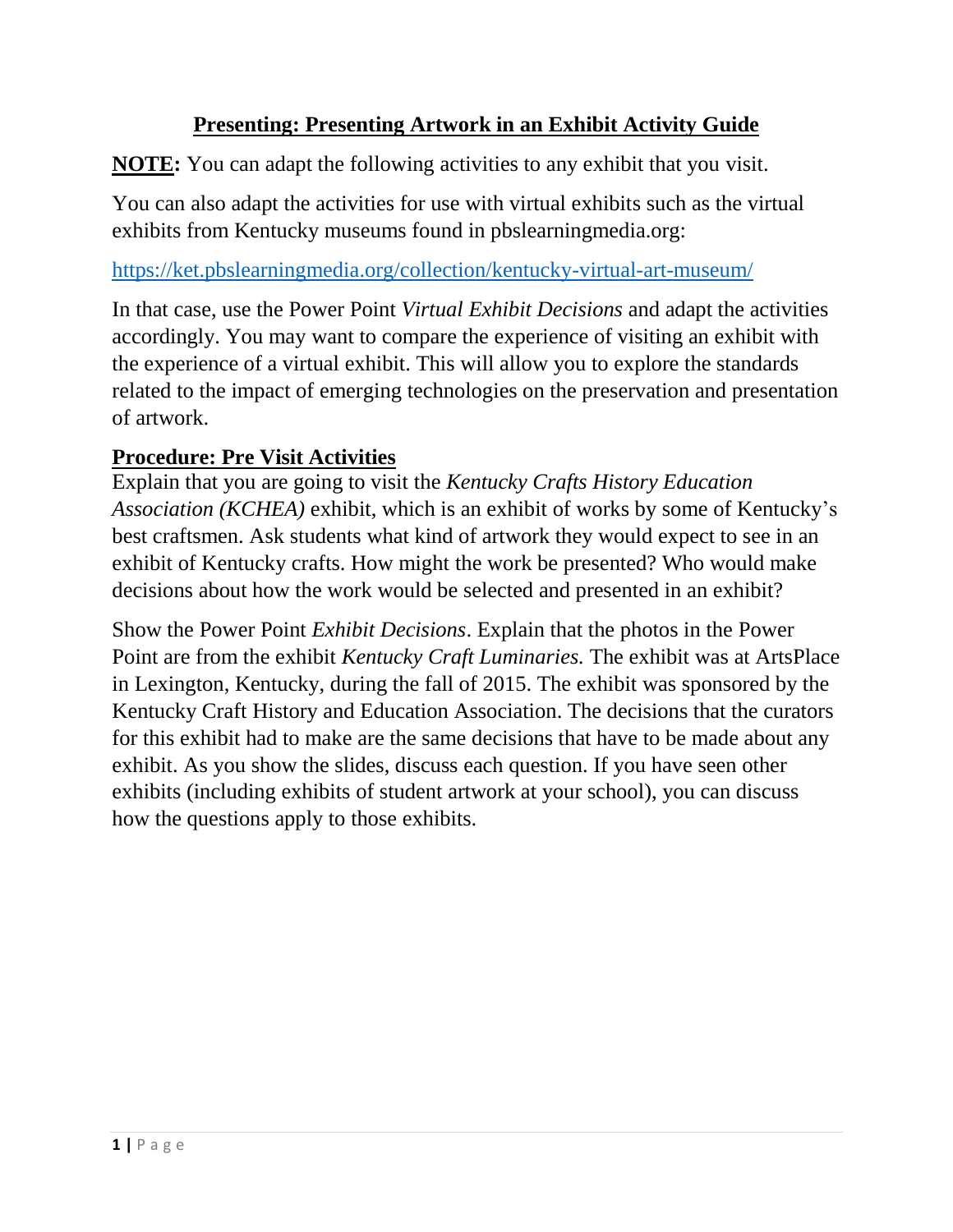Show them the photo of the ArtsPlace gallery space at

<http://www.lexarts.org/about-us/photo-gallery/gallery/small-gallery/> Ask what they notice about the space. Show them the floor plan the curators used in planning the exhibit. What do they notice?

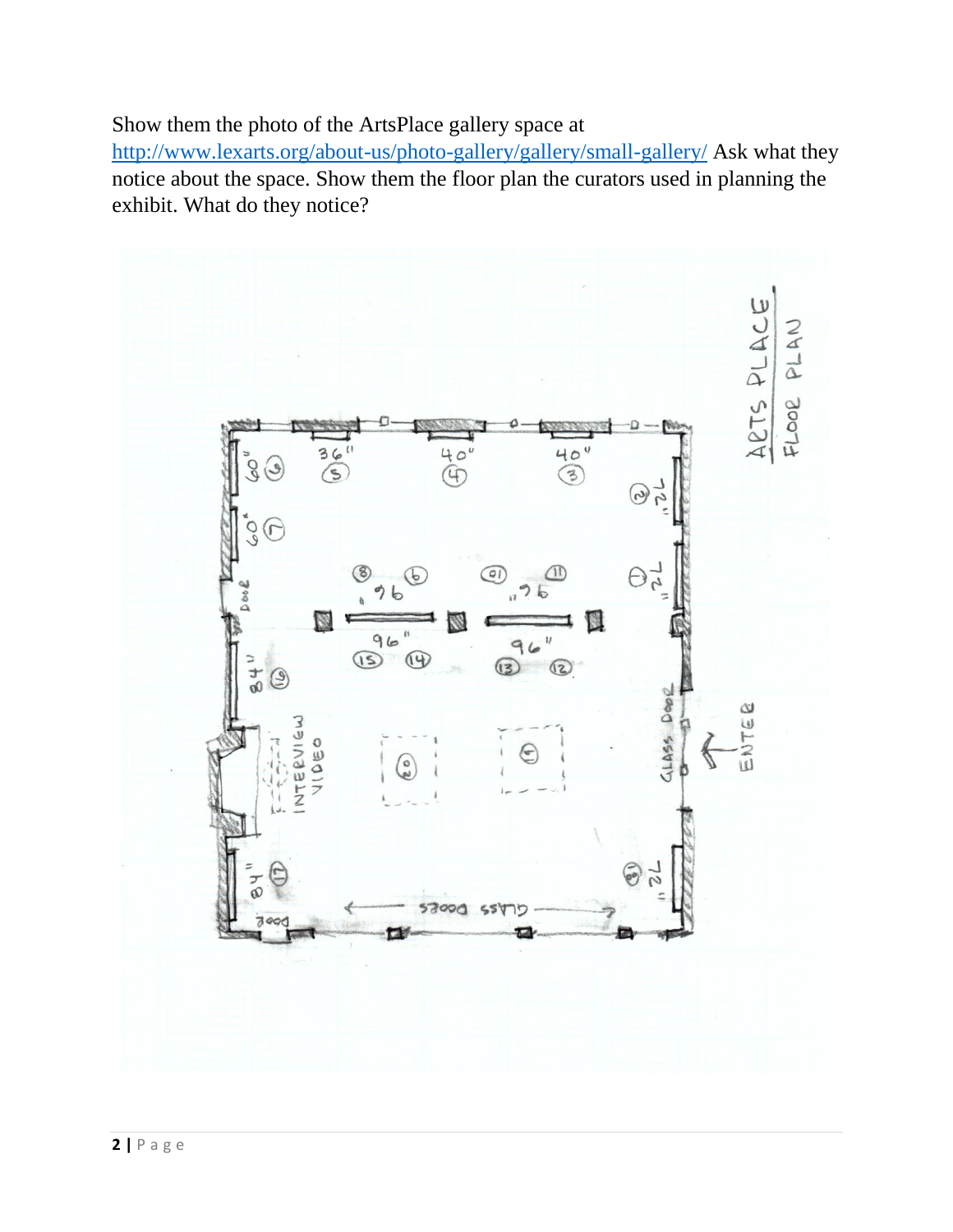Have students read the essay *Craft Luminaries of Kentucky* (see below). Ask them to discuss the theme of the exhibit.

Project these three artworks (or access them in the [virtual gallery](http://www.kchea.org/craft_luminary_exhibit/exhibit_gallery) ) Discuss how these artworks represent the theme of the exhibit.



Banjo by Frank Neat, approximately 39" long

Quilted Wall Hanging by Rebekka Seigel - 33" X 41 ½"

White Oak Egg Basket by Leona Waddell, approximately 12" long

Look at the dimensions and shape of the pieces. Ask students how they think these pieces might be presented in the exhibit.

### **Procedure: On-Site Activity**

Preparation: Divide students into teams and assign each team 3 artworks to target. Provide them with the *Presenting Artworks in an Exhibit* **Assessment Form.**  Their assignment on site will be to complete the form and, if possible, take photos to document their findings.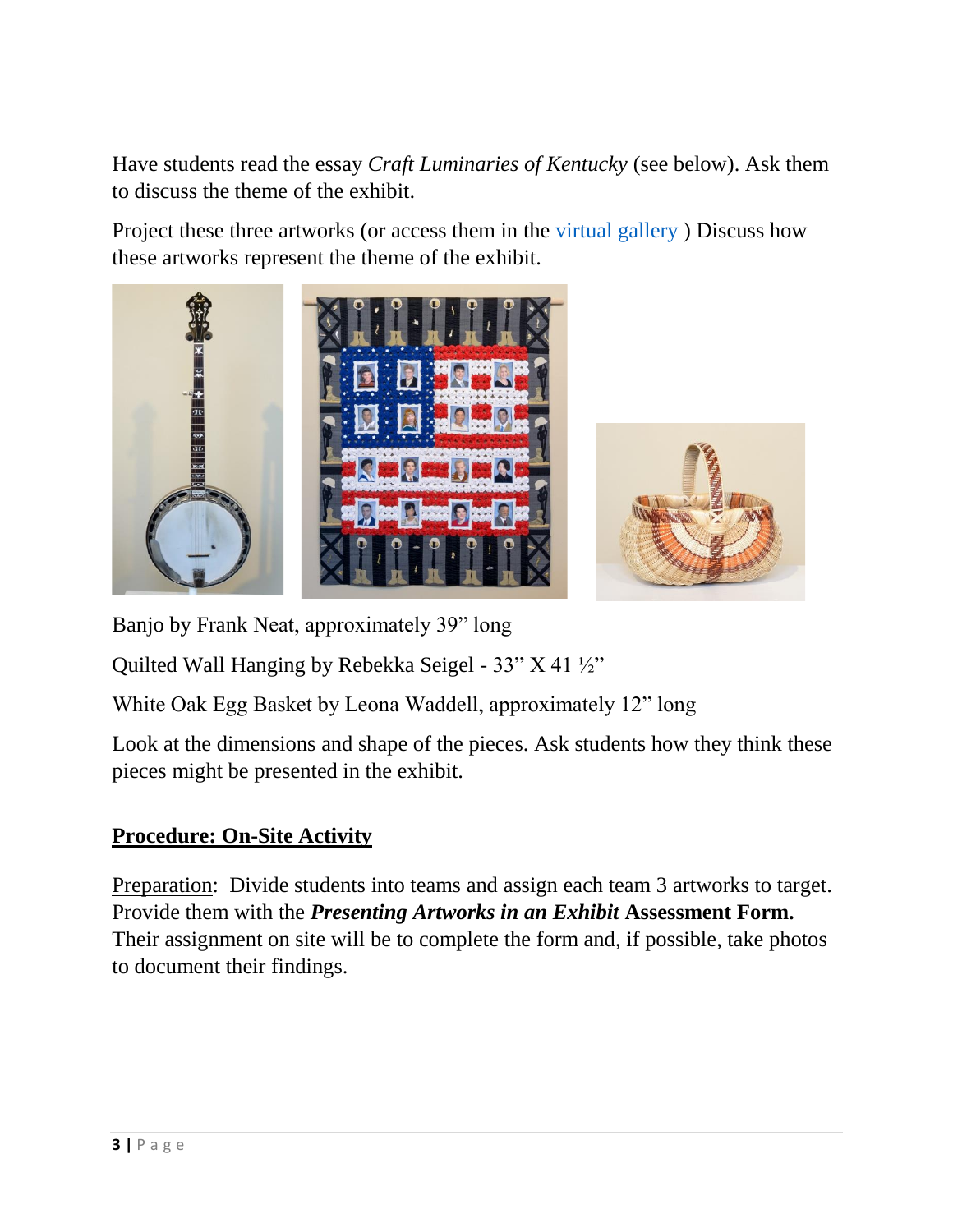# **Presenting Artworks in an Exhibit Assessment Form**

|    | 5. How is the piece presented? (hung on the wall, on a shelf, on a pedestal, in a |
|----|-----------------------------------------------------------------------------------|
|    |                                                                                   |
|    | 6. Do you think this is an effective way to present the piece for viewing? Why    |
|    |                                                                                   |
|    | 7. Is the piece adequately protected? Why or why not? __________________________  |
|    | 8. Is the lighting for the piece effective? Why or why? ________________________  |
| 9. | What information is provided about the artwork? _________________________________ |
|    | 10. What information is provided about the artist? _____________________________  |
|    | 11. How does this artwork represent the theme of the exhibit?                     |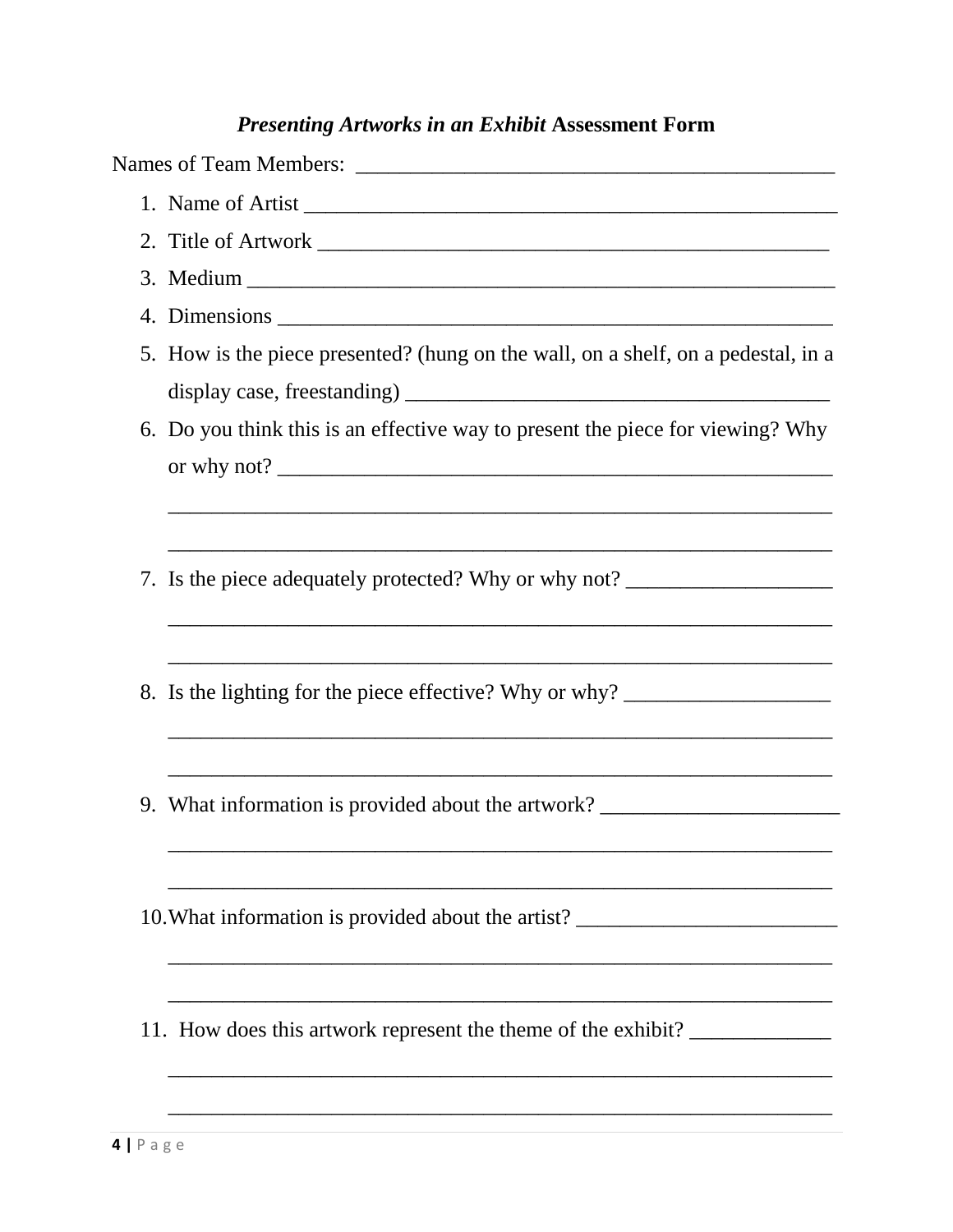### **Procedure: Post-Visit Activities**

- 1. Bring in any artwork and place it on your desk. Do not clear off your desk or make any attempt to effectively present or protect the artwork. Do not include any information about the artwork. Ask the class to discuss how this artwork is displayed and compare/contrast this presentation with the presentations they observed on their field trip.
- 2. As a class, develop criteria for assessing how an artwork is presented at an exhibit. Recognize that the exhibit space is rarely ideal for presenting every type of artwork, but identify the ideal conditions for presentation. Develop a scoring rubric appropriate for your class.
- 3. Ask each group to select one artwork that they observed at the exhibit. Ask them to discuss their notes and score the presentation. Ask them to share their assessments with the class.
- 4. Lead students in creating an exhibit of the work of local artists or an exhibit of student work. Use the Power Point *Exhibit Decisions* to guide the decision-making process. Remind students that exhibit space is rarely ideal for presenting every type of artwork. Their job is to use the space that is available in the most effective manner.

### **Anchor Standards**

**#VA:Pr.4.1 Process Component:** Relate **Anchor Standard:** Select, analyze and interpret artistic work for presentation. **#VA:Pr5.1 Process Component:** Select **Anchor Standard:** Develop and refine artistic techniques and work for presentation. **#VA:Pr6.1 Process Component:** Analyze **Anchor Standard:** Convey meaning through the presentation of artistic

work.

### **Grade-Specific Performance Expectations**

**Grade 4**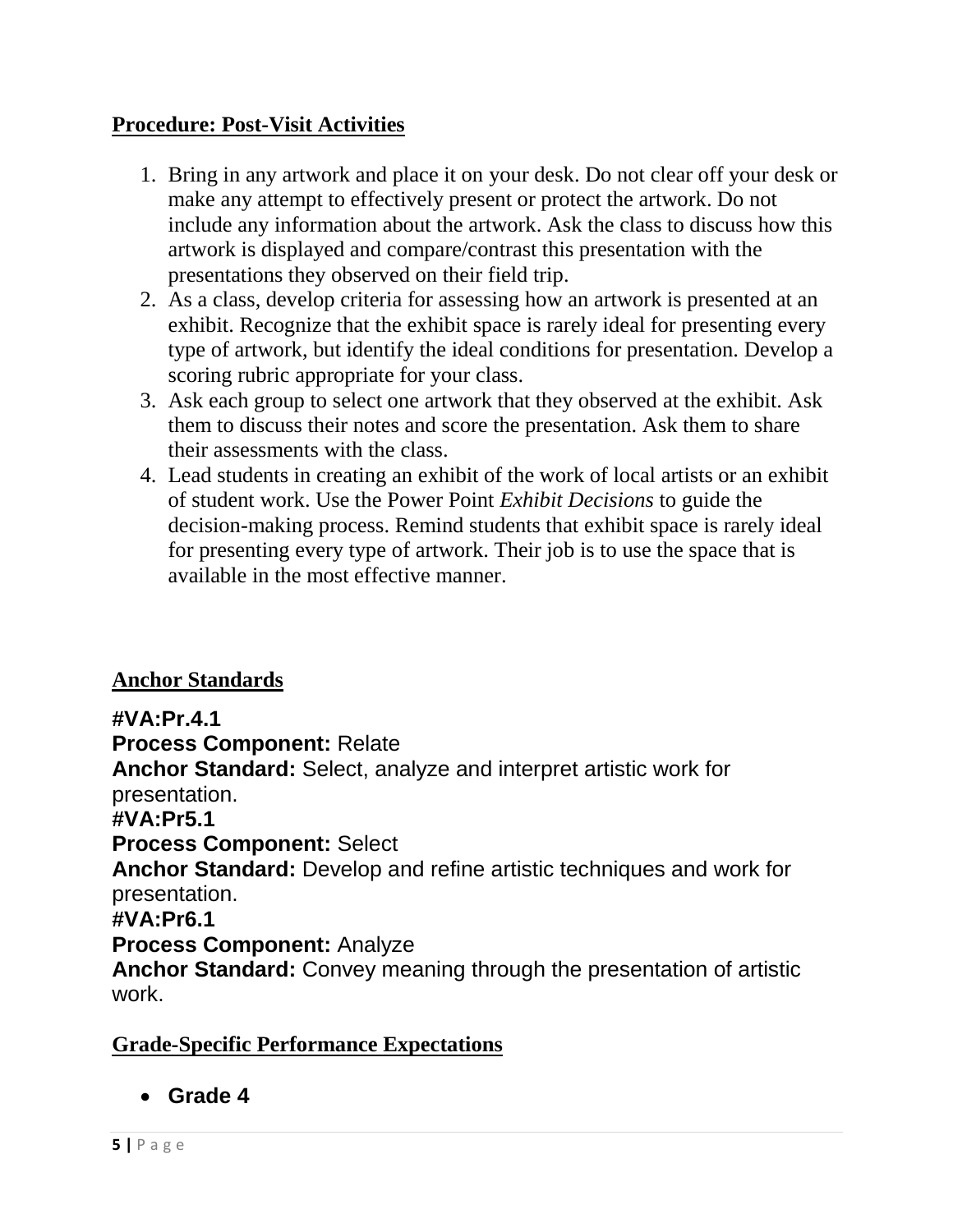## **VA:Pr.4.1.4**

Analyze how past, present, and emerging technologies have impacted the preservation and presentation of artwork.

## **VA:Pr5.1.4**

Analyze the various considerations for presenting and protecting art in various locations, indoor or outdoor settings, in temporary or permanent forms, and in physical or digital formats.

## **VA:Pr6.1.4**

Compare and contrast purposes of art museums, art galleries, and other venues, as well as the types of personal experiences they provide.

## **Grade 5**

### **VA:Pr.4.1.5**

Define the roles and responsibilities of a curator, explaining the skills and knowledge needed in preserving, maintaining, and presenting objects, artifacts, and artwork.

### **VA:Pr5.1.5**

Develop a logical argument for safe and effective use of materials and techniques for preparing and presenting artwork.

### **VA:Pr6.1.5**

Cite evidence about how an exhibition in a museum or other venue presents ideas and provides information about a specific concept or topic.

## **Grade 6**

## **VA:Pr.4.1.6**

Analyze similarities and differences associated with preserving and presenting two-dimensional, three- dimensional, and digital artwork.

## **VA:Pr5.1.6**

Individually or collaboratively, develop a visual plan for displaying works of art, analyzing exhibit space, the needs of the viewer, and the layout of the exhibit.

### **VA:Pr6.1.6**

Assess, explain, and provide evidence of how museums or other venues reflect history and values of a community.

### **Grade 7**

## **VA:Pr.4.1.7**

Compare and contrast how technologies have changed the way artwork is preserved, presented, and experienced.

### **VA:Pr5.1.7**

Based on criteria, analyze and evaluate methods for preparing and presenting art.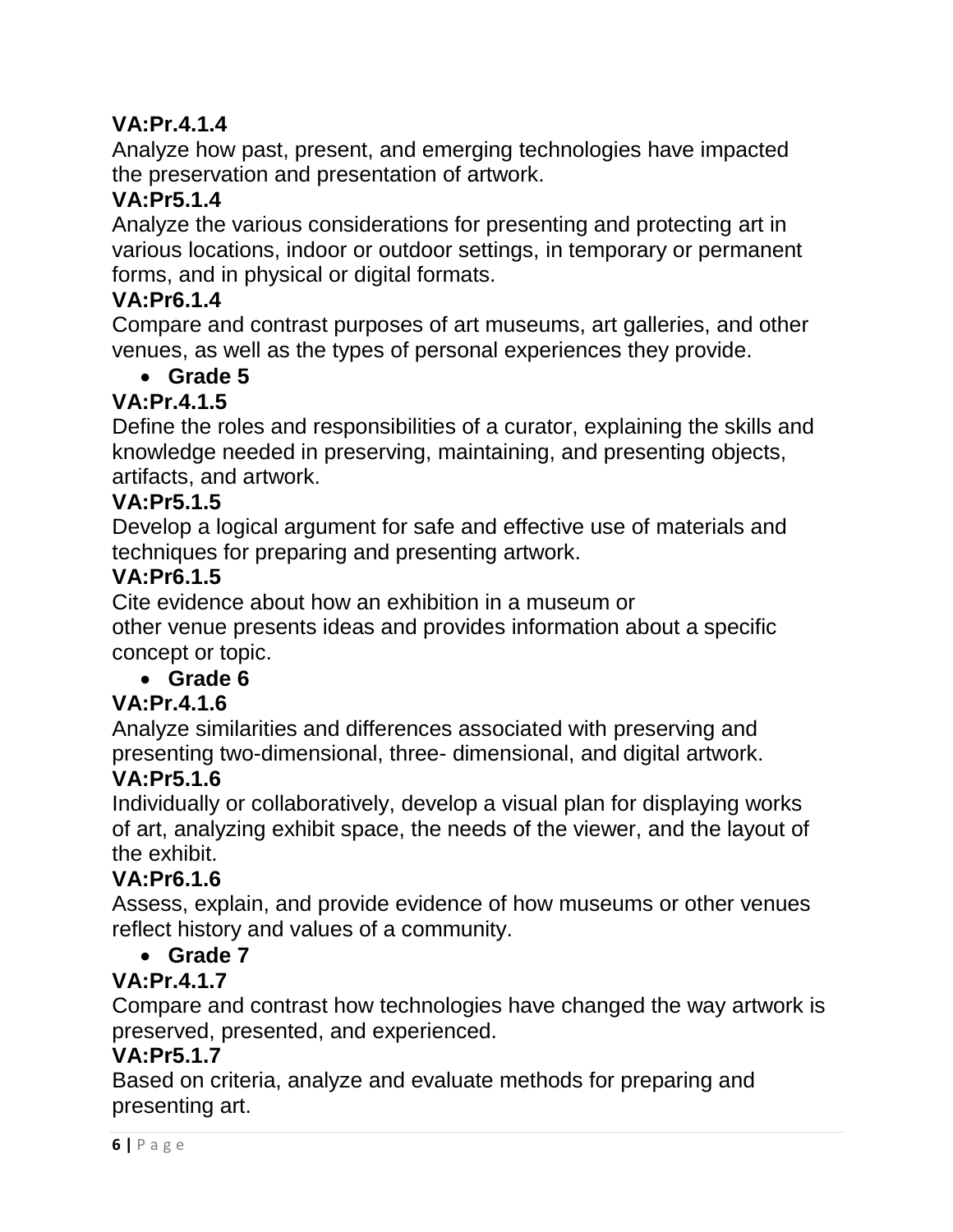## **VA:Pr6.1.7**

Compare and contrast viewing and experiencing collections and exhibitions in different venues.

## **Grade 8**

## **VA:Pr.4.1.8**

Develop and apply criteria for evaluating a collection of artwork for presentation.

## **VA:Pr5.1.8**

Collaboratively prepare and present selected theme-based artwork for display, and formulate exhibition narratives for the viewer.

## **VA:Pr6.1.8**

Analyze why and how an exhibition or collection may influence ideas, beliefs, and experiences.

## **Grade Hs proficient**

### **VA:Pr.4.1.HSI**

Analyze, select, and curate artifacts and/or artworks for presentation and preservation.

## **VA:Pr5.1.HSI**

Analyze and evaluate the reasons and ways an exhibition is presented.

### **VA:Pr6.1.HSI**

Analyze and describe the impact that an exhibition or collection has on personal awareness of social, cultural, or political beliefs and understandings.

### **Grade Hs accomplished**

## **VA:Pr.4.1.HSII**

Analyze, select, and critique personal artwork for a collection or portfolio presentation.

## **VA:Pr5.1.HSII**

Evaluate, select, and apply methods or processes appropriate to display artwork in a specific place.

### **VA:Pr6.1.HSII**

Make, explain, and justify connections between artists or artwork and social, cultural, and political history.

## **Grade Hs advanced**

## **VA:Pr.4.1.HSIII**

Critique, justify, and present choices in the process of analyzing, selecting, curating, and presenting artwork for a specific exhibit or event.

## **VA:Pr5.1.HSIII**

Investigate, compare, and contrast methods for preserving and protecting art.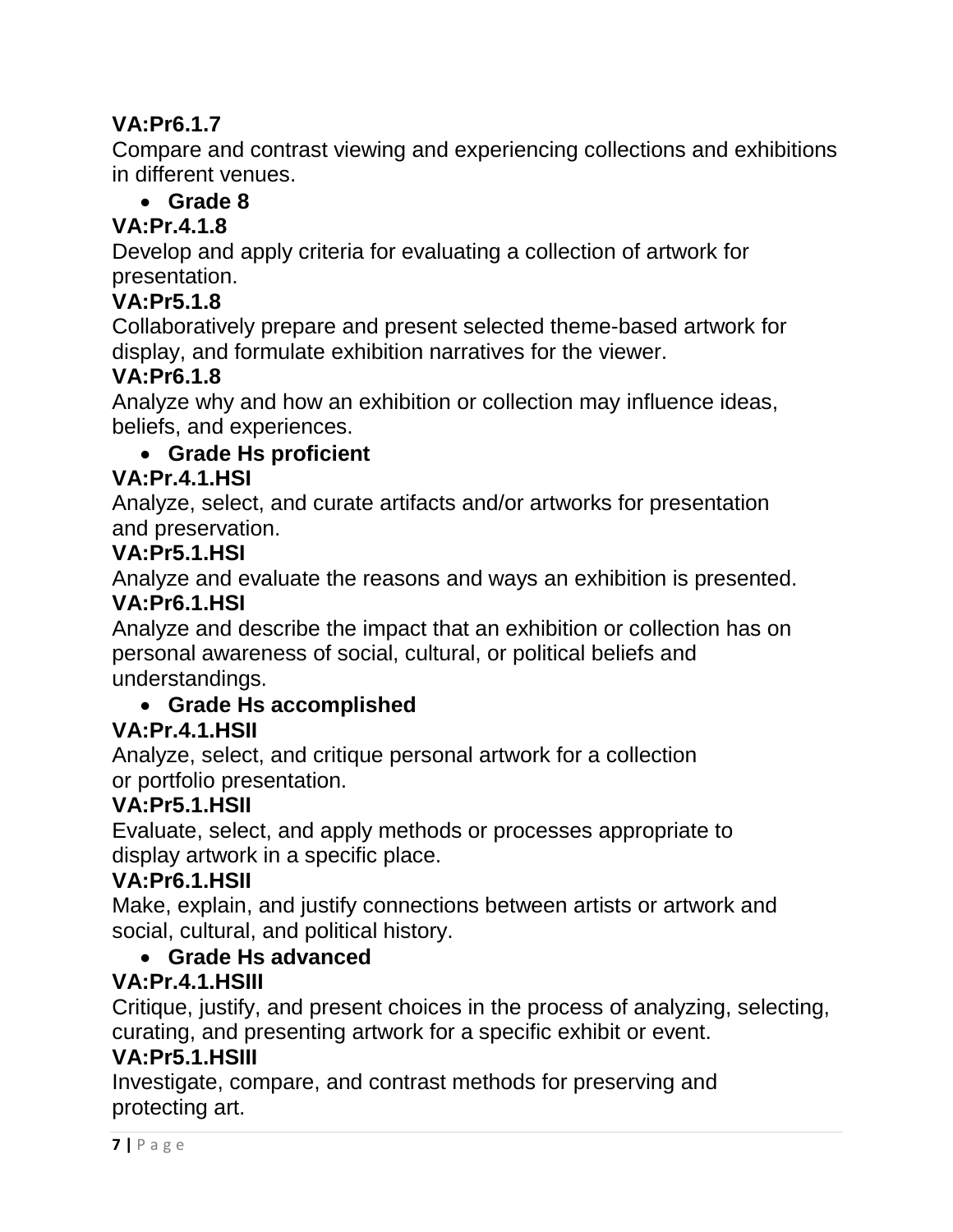### **VA:Pr6.1.HSIII**

Curate a collection of objects, artifacts, or artwork to impact the viewer's understanding of social, cultural, and/or political experiences.

#### **Crafts Luminaries of Kentucky: Tradition, Innovation, Economic Development**

In Kentucky, the arts are part of everyday life. People in Kentucky make music and tell stories. They sew quilts and build boats. They raise gardens and cook meals with their own recipes. They take pride in things that are *handmade* and *homegrown*. This is part of our heritage.

The arts are also part of our economy. Early settlers made what they needed for their own household, work, and entertainment. They traded with their neighbors. People who were especially good at making a craft *specialized* in making that craft. They became weavers or woodworkers or basket makers. Traditions that started in the days of early settlement are still important in Kentucky today.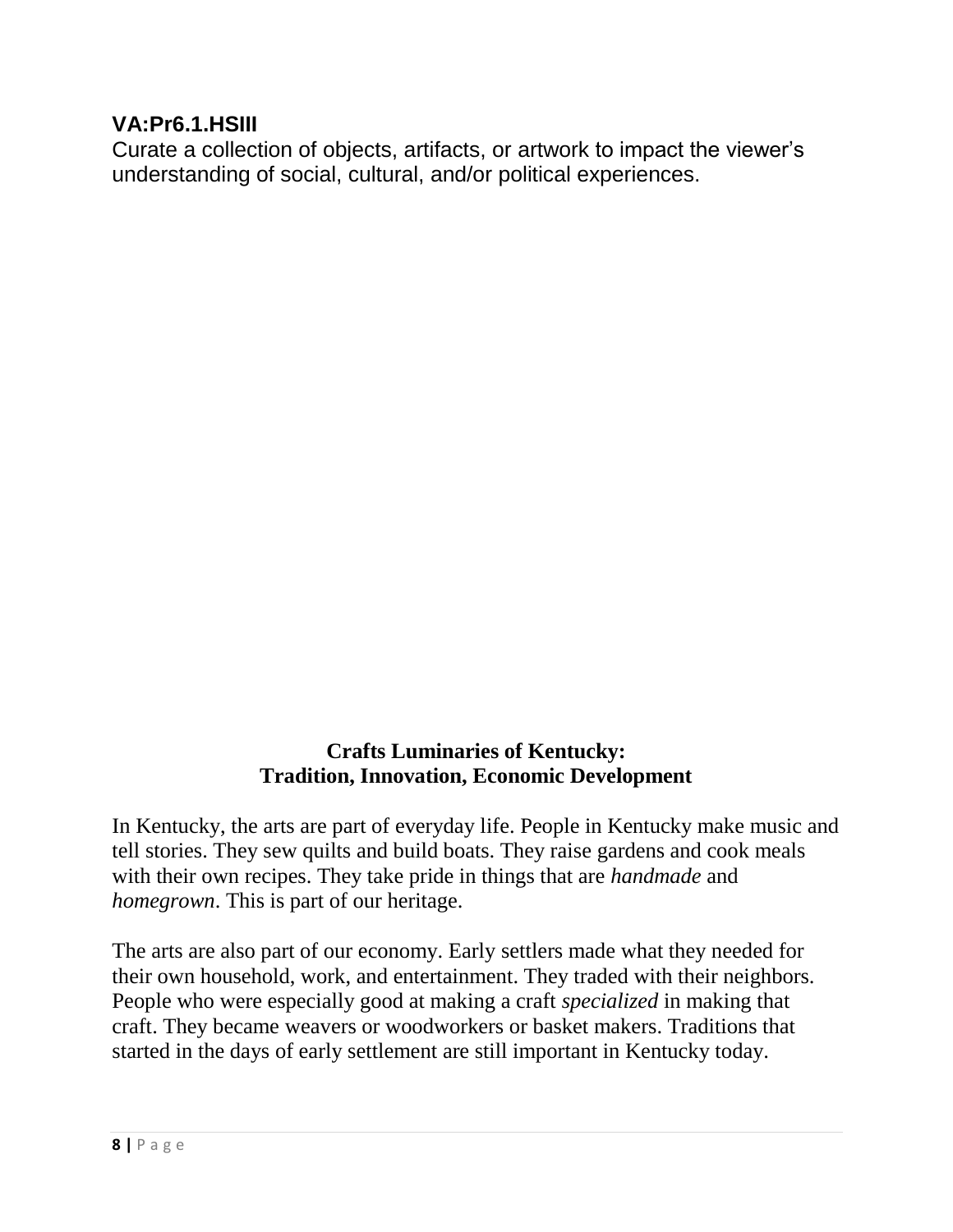*Kentucky Craft History and Education Association* tells the story of Kentucky's craft history. This exhibit has crafts made by some of Kentucky's finest craftsmen. They are called "craft luminaries." Craft luminaries are leaders in the crafts community.

In Kentucky, there has been support for the arts for a long time. In 1890, Berea College began helping the craftsmen of southeastern Kentucky. The College sold their crafts at their Homespun Fair. They also sold them at the Log House Gallery. Today the *Berea College Student Crafts Program* continues the crafts traditions. Students at the College learn to use traditional materials and processes. They create contemporary crafts.

The Kentucky Folklife Program started in 1989 at Berea College and moved to Frankfort in 1993. It brought attention to the people who make traditional crafts. Traditional craftspeople follow traditions passed down through generations. Many add their own creative touch.

The Guild of Kentucky Artists and Craftsmen started in the 1960s. Its goal was to help support people who art and fine crafts. Its mission continues to be to promote excellence through education, collaboration, leadership, and service. It serves both traditional and contemporary craftspeople. Contemporary craftspeople like to experiment with new techniques and new materials.

In 1981, First Lady Phyllis George created a Kentucky Craft Marketing Program. In 1982, the Kentucky Crafts Market opened. It is an art and craft market supported by the state. Today over 200 artists sell their art and crafts at *Kentucky Crafted: The Market*. In 2003 the Kentucky Artisan Center opened in Berea. The Artisan Center sells products made by hundreds of Kentucky artists.

All of these programs have made it possible for artists and craftsmen to earn a living in Kentucky. The artists whose work you see in this exhibit helped to shape these programs. This exhibit honors the work done by these "crafts luminaries." It also showcases their extraordinary art.

### Vocabulary

Contemporary: Of the present time